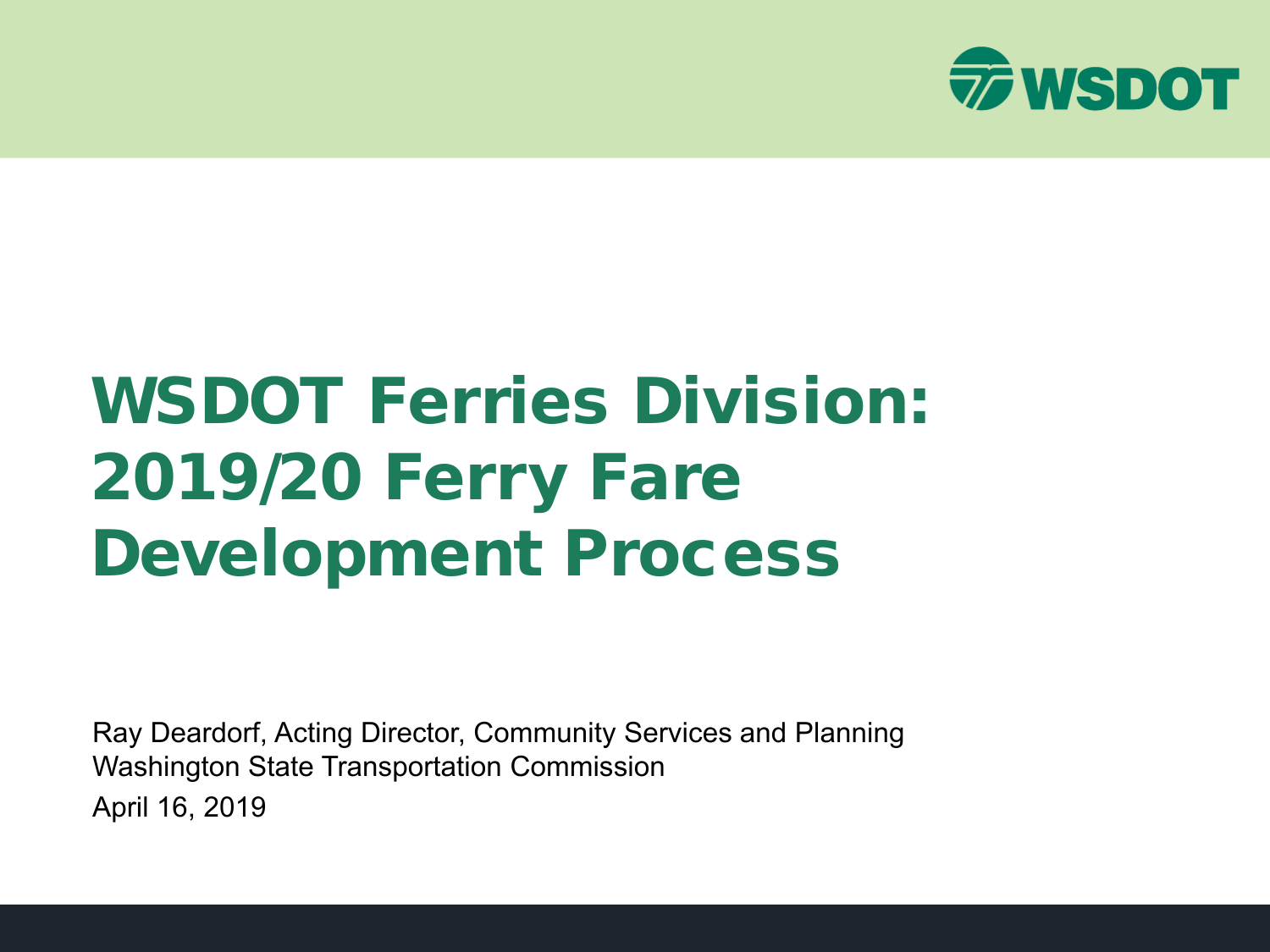### WSF Fare Development: Presentation Outline

- Overview of Fare Development Process
	- FAC-T Membership Update
- Policies and Guidance
- Timeline of 2019/2020 Fare-setting cycle
- Revenue and Ridership Update
- 2019/2020 Fare Issues Review
- Public Outreach Plan
- Next Steps
- Q&A



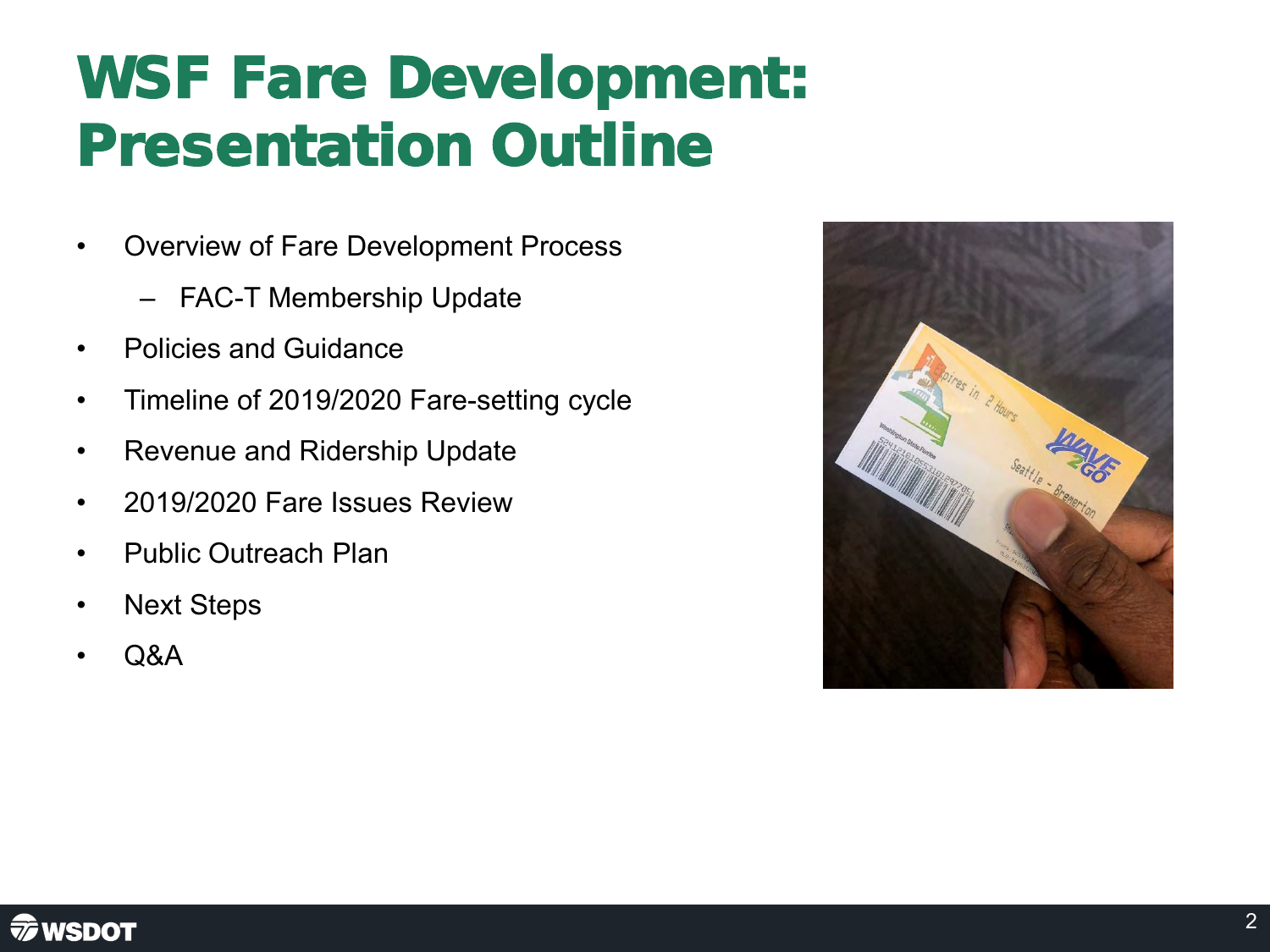## Ferry Fare Development Process

#### **Roles and responsibilities**

- WSTC adopts fares through a rulemaking process; fares are effective for approximately one year **(RCW 47.60.315)**
- WSF conducts a review of its fares and develops a fare proposal for submittal to the WSTC for their consideration **(RCW 47.60.290)**
- WSF develops fare proposals with input from ferry users, by review of the affected FACs, and data gathered from FROG surveys **(RCW 47.60.290)**



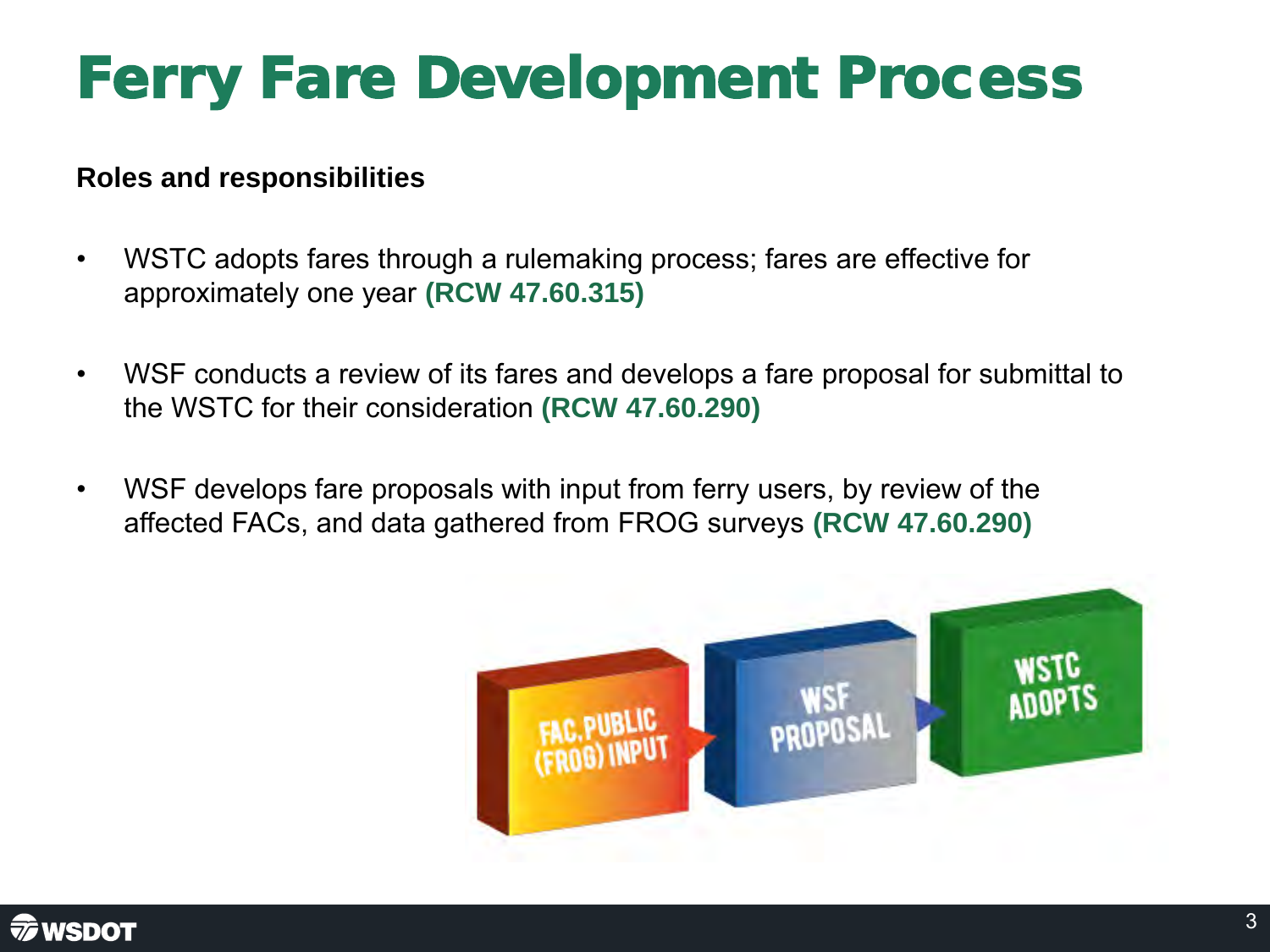### Ferry Fare Development: FAC-T Membership Update

### **Current FAC-T Membership (per most recent charter):**

- Ferry Advisory Committee chairs or their designees (approximately 12)
- Transit (Sound Transit representative)
- Economic development (vacant)
- Freight/commercial (**WA Trucking Association representative**)
- Active transportation / bike & ped (**Bicycle/pedestrian representative**)
- Tourism (vacant)
- WSDOT Finance (ex-officio)
- WSTC (ex-officio)

### **Additional Membership positions filled:**

- Second transit representative (**Kitsap Transit representative**)
- Special needs ridership (ADA, human services **Whidbey Island Veterans Resource Center Representative** )
- Regional transportation planners (**Puget Sound Regional Council Representative**)



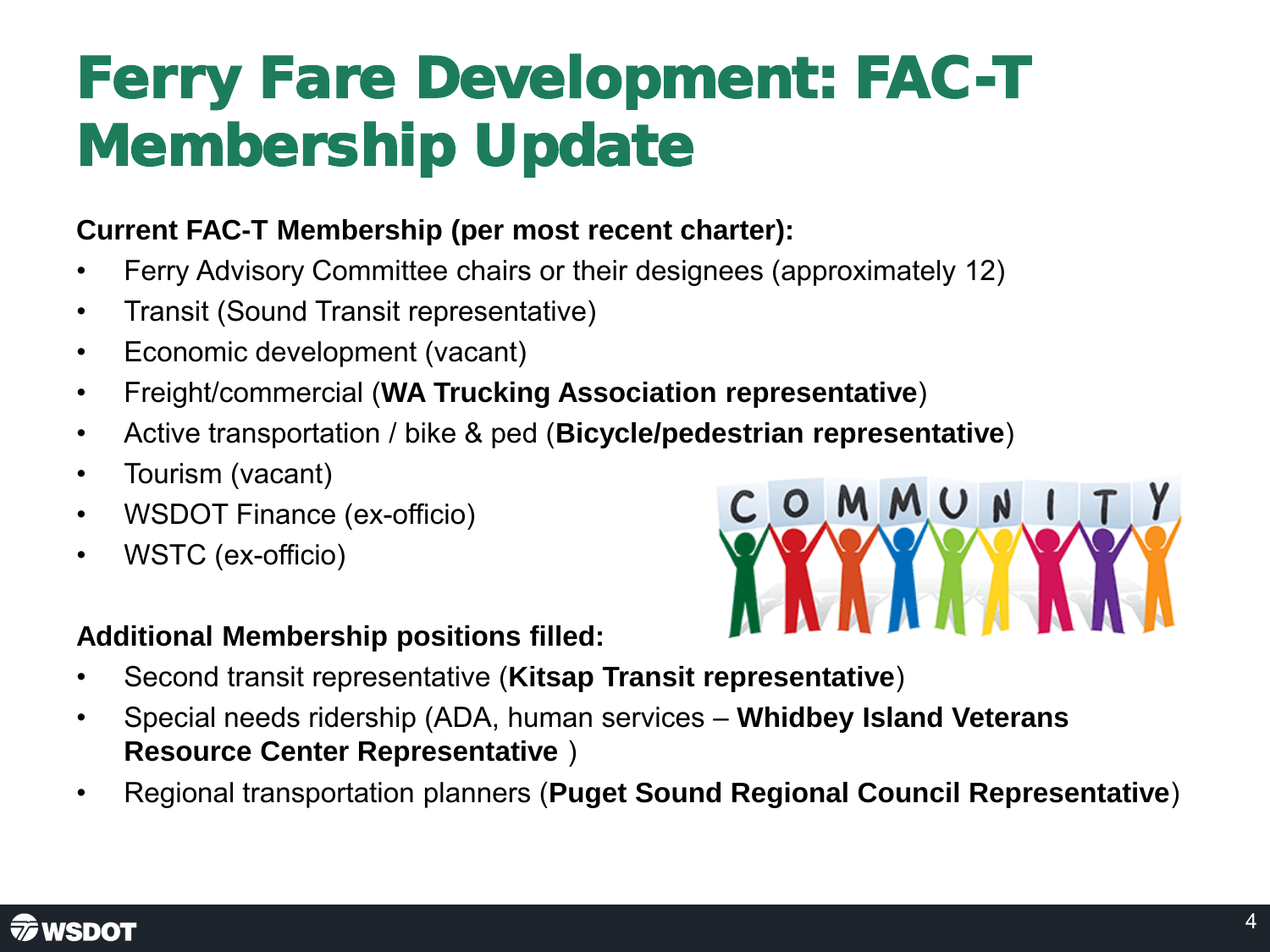### Fare Review Process Timeline

| <b>Milestone</b>                       | <b>Current Date</b>                 |  |  |  |
|----------------------------------------|-------------------------------------|--|--|--|
| <b>Ferries Team/WSF Staff Meetings</b> | <b>October and December</b><br>2018 |  |  |  |
| <b>WSTC Presentation</b>               | January 2019                        |  |  |  |
| <b>Begin FAC-T Meetings</b>            | February 2019                       |  |  |  |
| <b>WSTC Presentation</b>               | April 2019                          |  |  |  |
| <b>Adopted Budget</b>                  | Mid/Late April 2019                 |  |  |  |
| CR 101 Filing                          | <b>NLT 5/1/19</b>                   |  |  |  |
| <b>Public Outreach on Fare Issues</b>  | May 2019                            |  |  |  |
| CR 102 Filing                          | June 14 - July 3, 2019              |  |  |  |
| <b>Fare Proposal to WSTC</b>           | June 18/19 2019                     |  |  |  |
| <b>Public Comment</b>                  | Late July/Early August              |  |  |  |
| <b>Public Hearing</b>                  | August 6, 2019                      |  |  |  |
| CR 103 Filing                          | <b>NLT 8/30/19</b>                  |  |  |  |
| <b>Fares Take Effect</b>               | Oct 1, 2019                         |  |  |  |

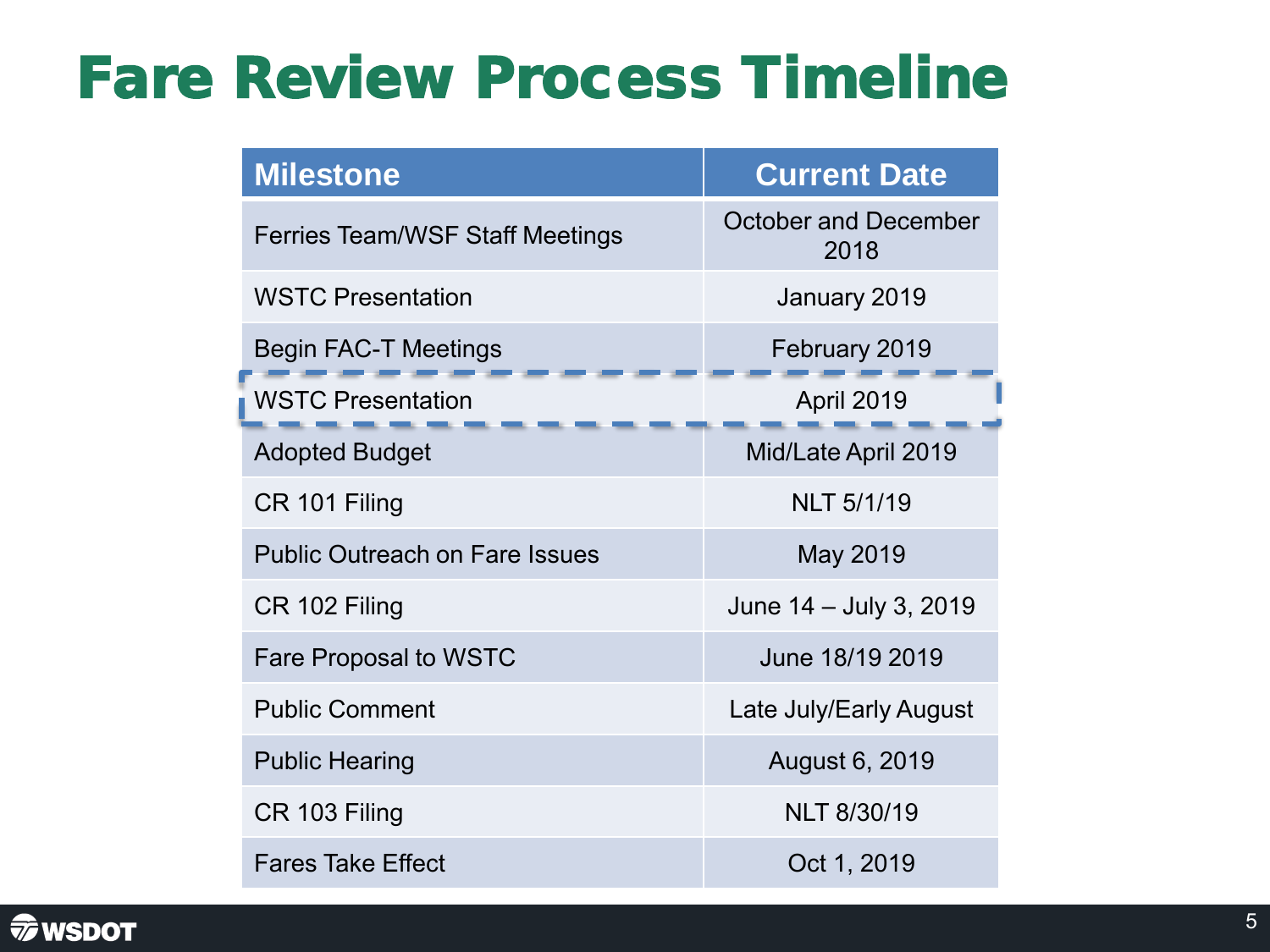## Ferry Fare Development: FAC-T Engagement

- **Meetings to date:**
	- February 28: Overview of process and initial issue identification
	- March 13: International market screen, reservation cancellation, ORCA LIFT program participation, small vehicle update, capital surcharge fee
	- April 9: *Good to Go!* pilot program participation, transportation demand management, bicycle surcharge elimination, under/over 7'2", carry-over issues

### • **Planned meetings**

- May 8: General fare increase, disability charge language, carryover issues
- June 5: Carry-over issues, summary of public feedback

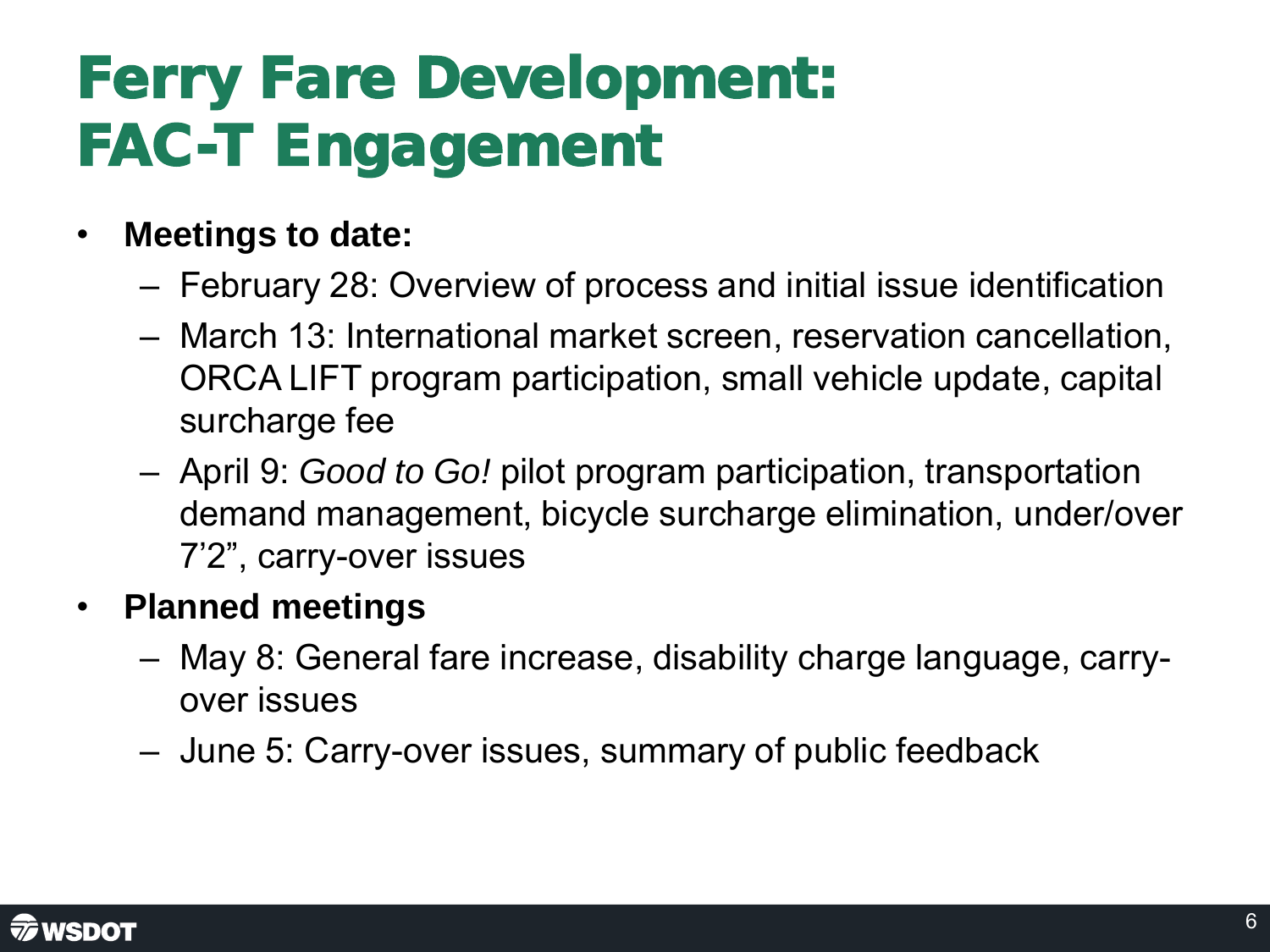Ridership and Employment, FY2008-FY2018



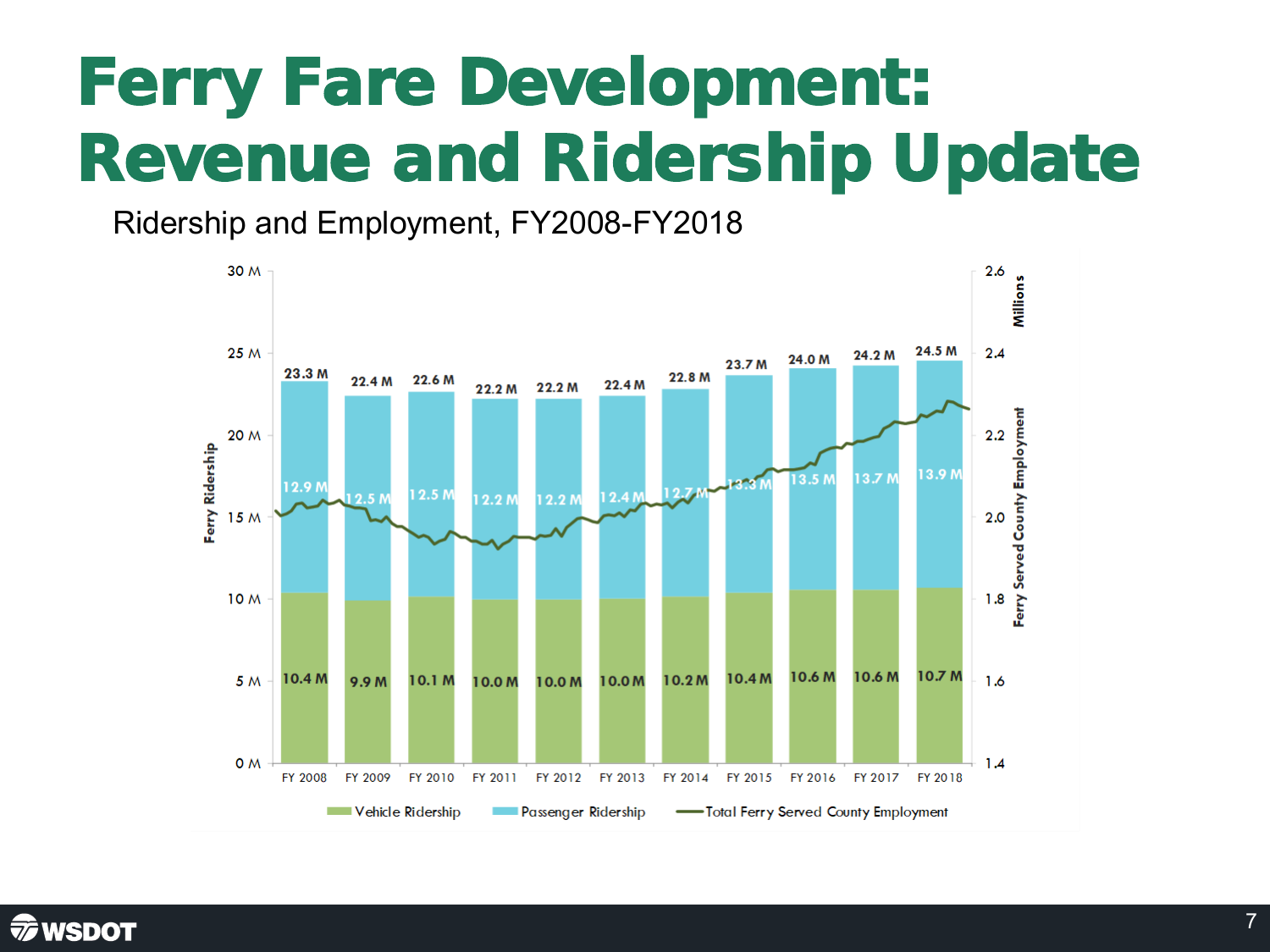

Frequent User Passenger Ridership Non-Frequent-user Passenger Ridership

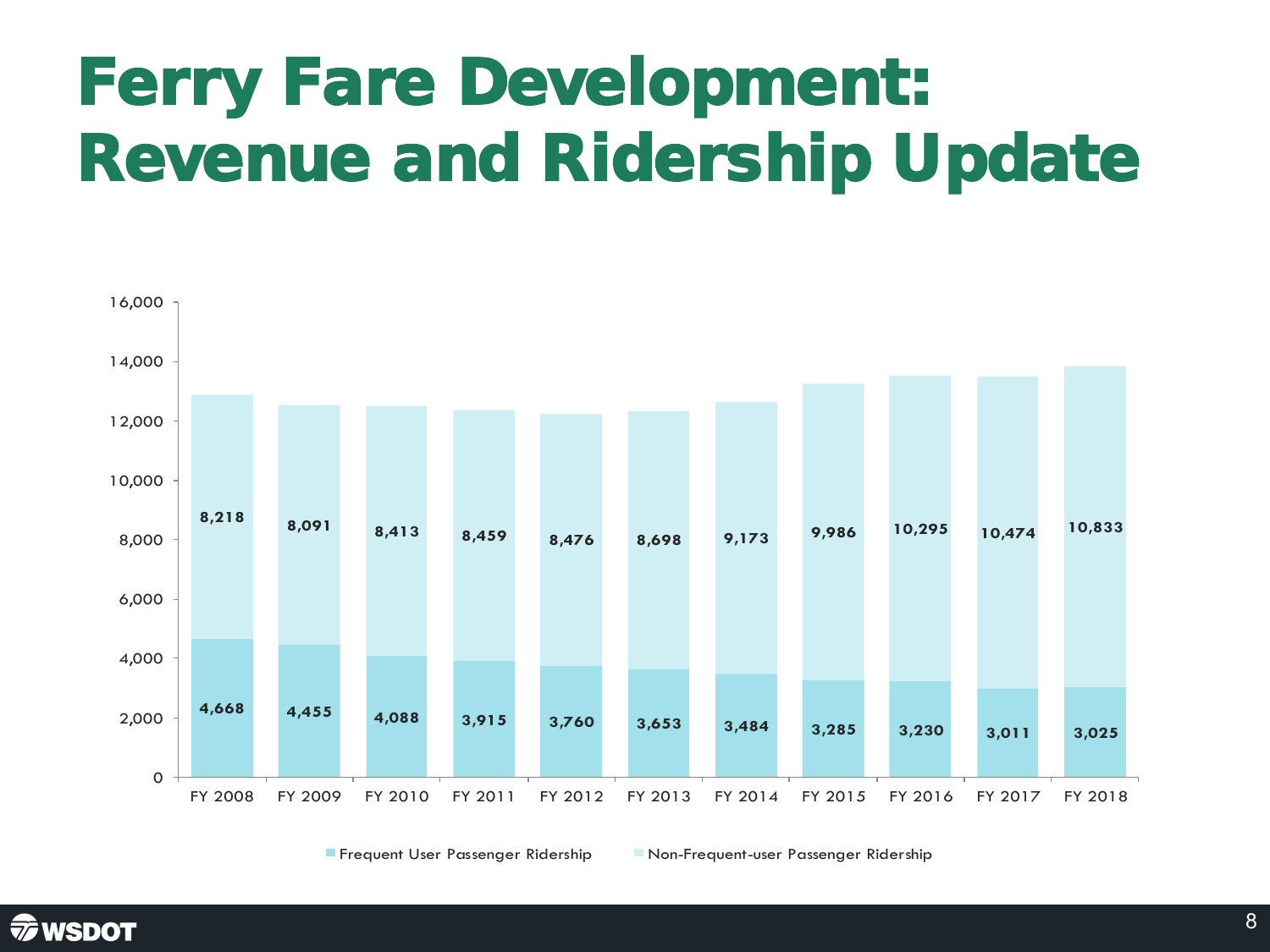Standard Size Vehicle Ridership by Category, FY2008-FY2018



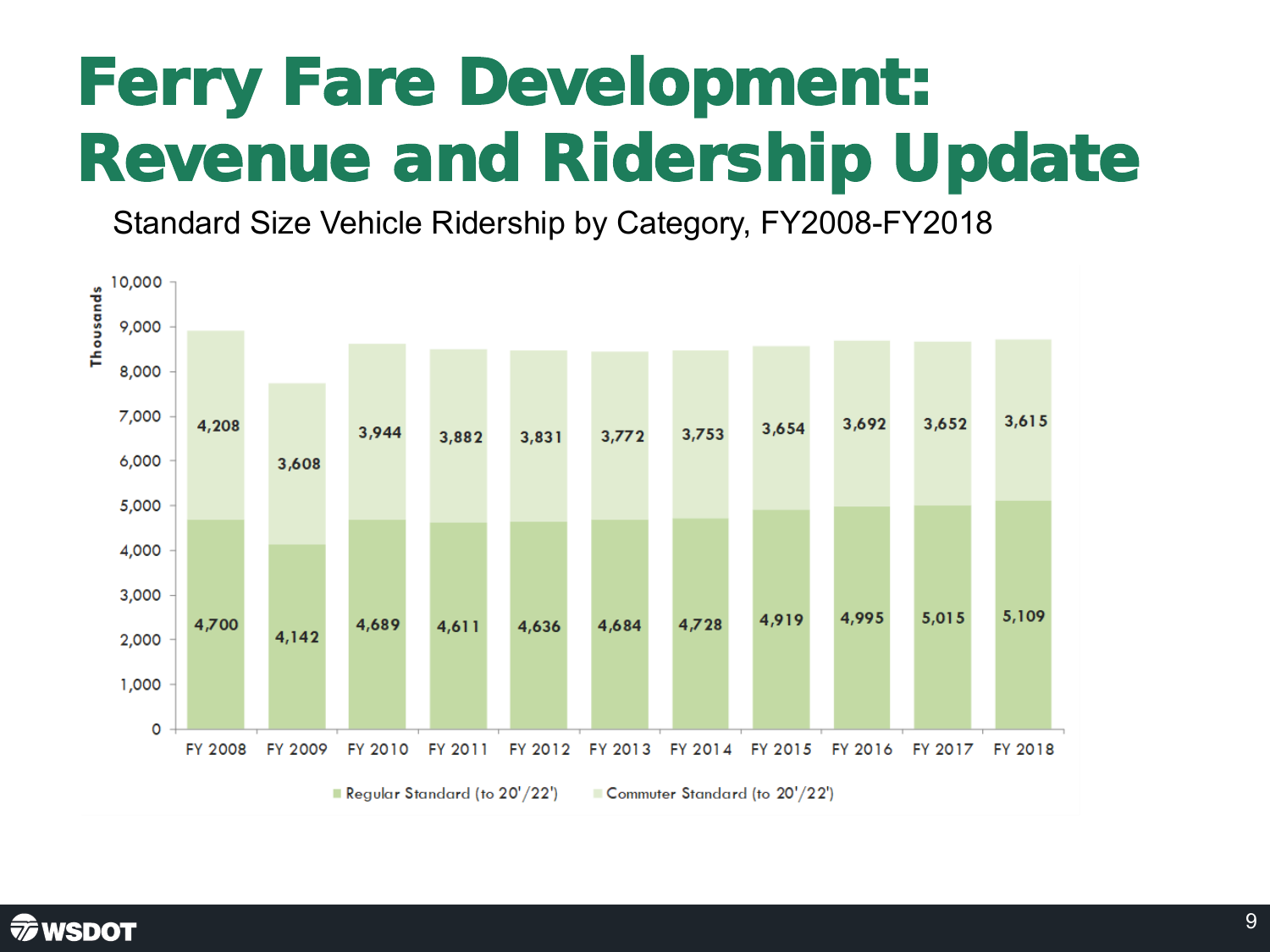- **How did we do compared to forecasts?**
	- March 2017 fare revenue forecast, legislature's budget for 2017- 2019 biennium: \$381.2 million for operations, \$8.0 million for capital
	- March 2019 fare revenue forecast for 2017-2019 biennium: \$382.2 million for operations, \$8.1 million for capital.

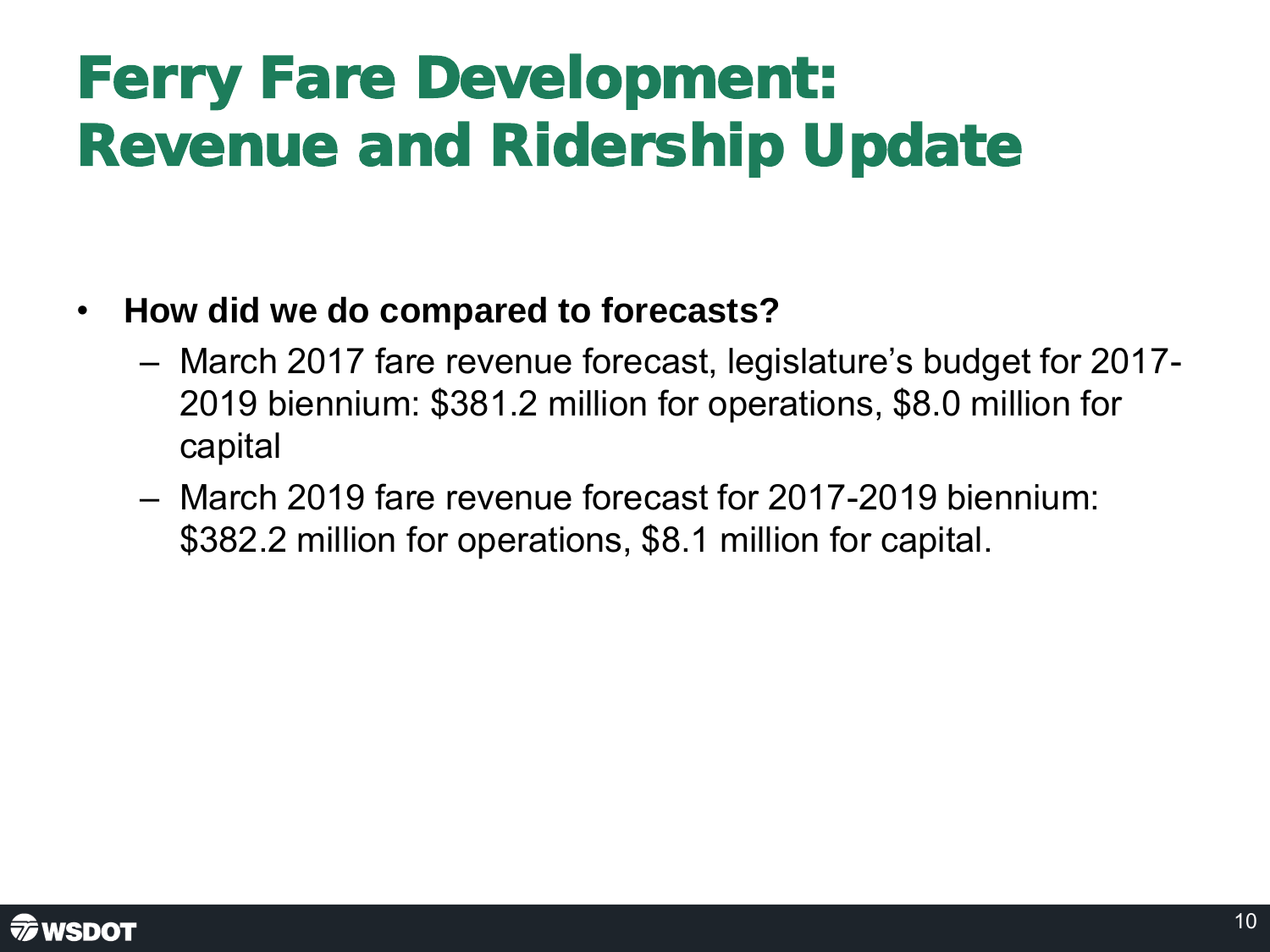### Ferry Fare Development: Tariff Review 2019/2020

### **Issues being reviewed this tariff cycle:**

- General fare increase (dependent upon legislative action)
- International route market screen (including oversize vehicles)
- Effectiveness of demand management strategies (slight spreading of passenger and vehicle fares) over the last two cycles
- Evaluate the bicycle surcharge for mode shift and fare simplification opportunities
- Capital surcharge adjustments

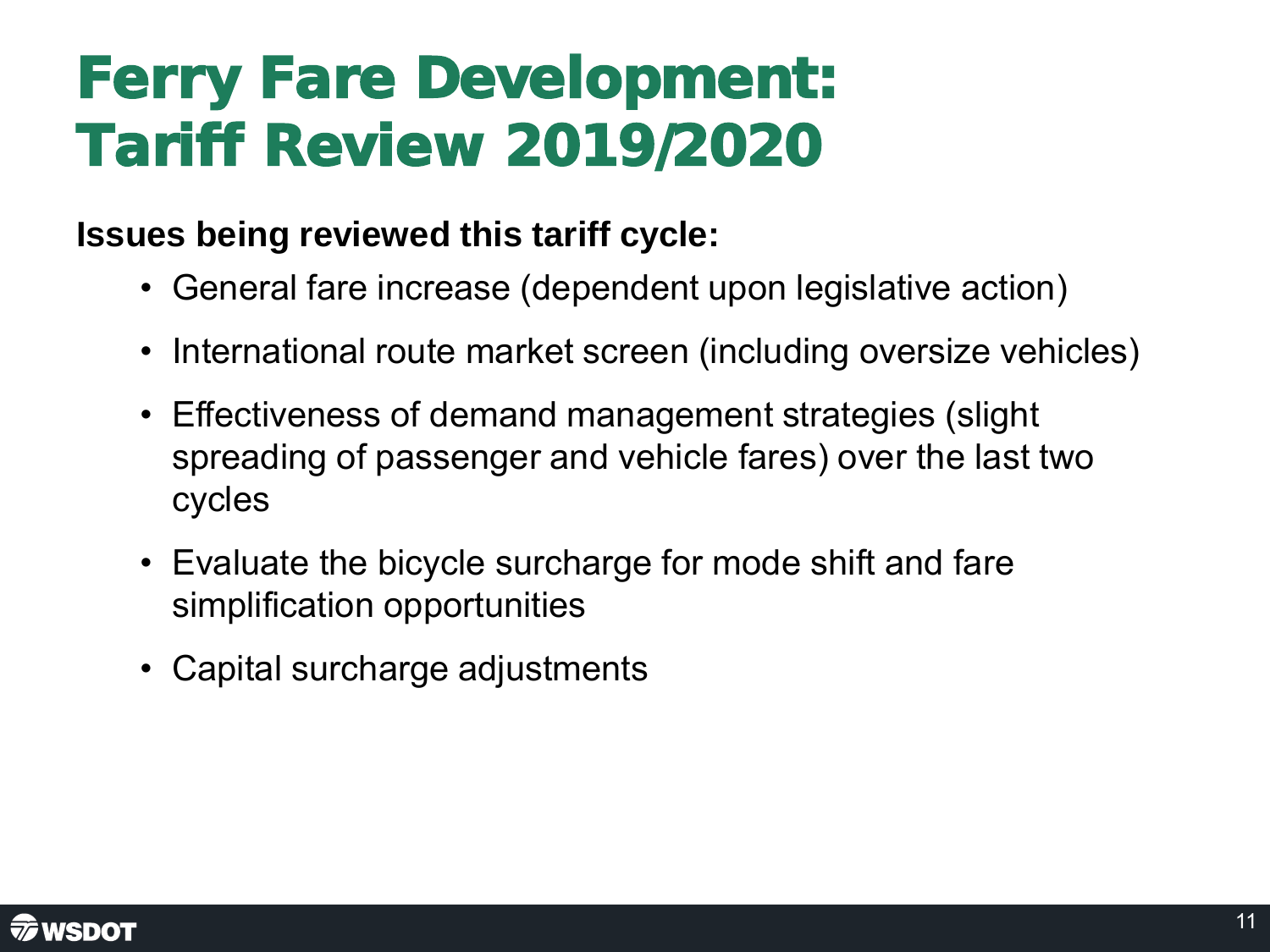### Ferry Fare Development: Tariff Review 2019/2020

### **Issues being reviewed this tariff cycle:**

- Consider fare simplification strategy recommendations
- Evaluate reservation cancellation fees to reduce no-shows
- Evaluate revenue requirements for participation in ORCA LIFT
- WAC language:
	- *Good to Go!* Pilot ability
	- Interisland Transfers
	- Under/Over 7'2"
	- Disability charge language

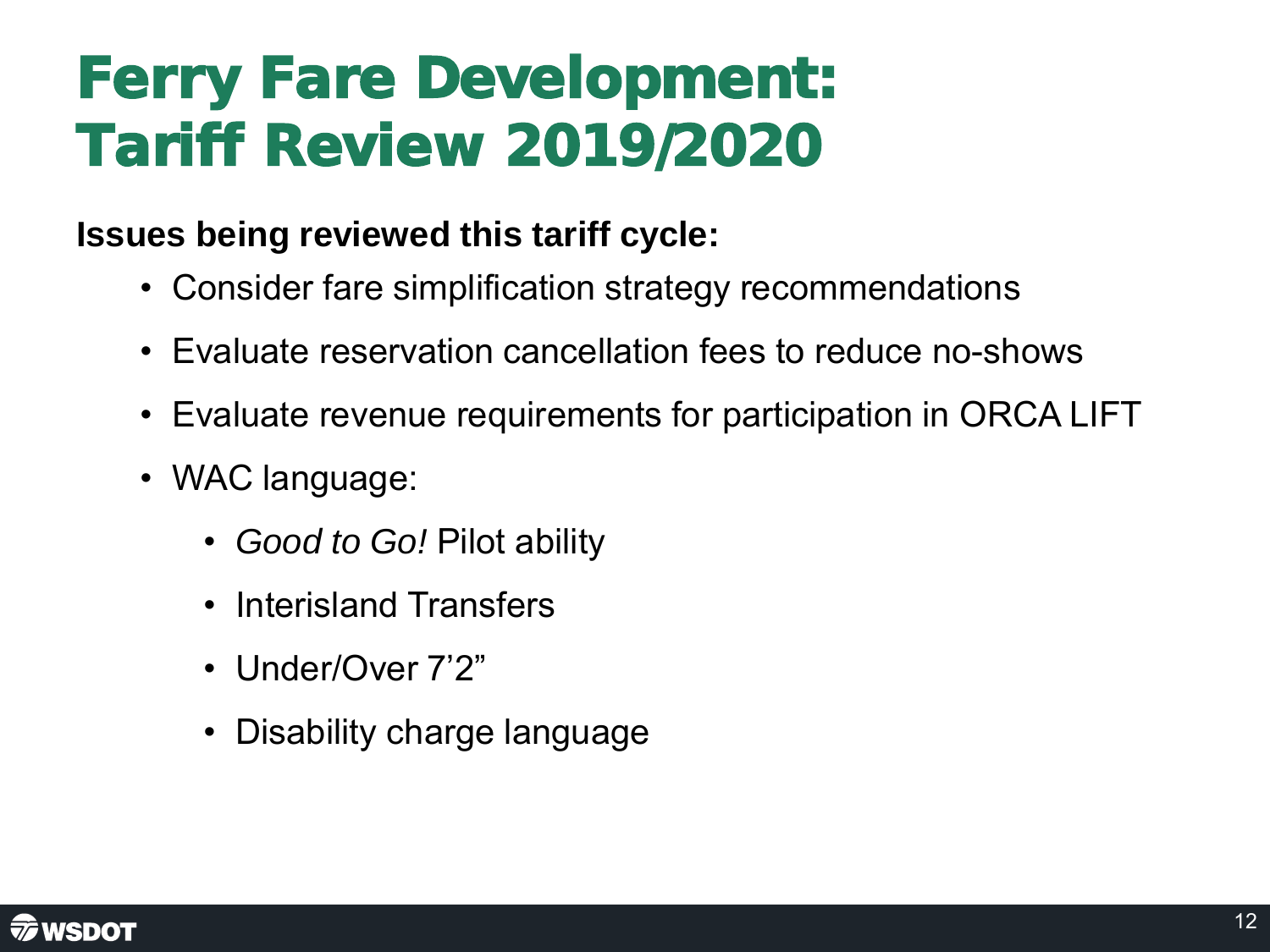## Fare Issues: International Market Screen

### **Issue Summary:**

• WSF Sidney route passenger and vehicle fares compared to fares for Black Ball and BC Ferries routes to Vancouver Island to evaluate competitiveness.

### **Analysis:**

• BC Ferries' fare changes have reduced WSF's price advantage.



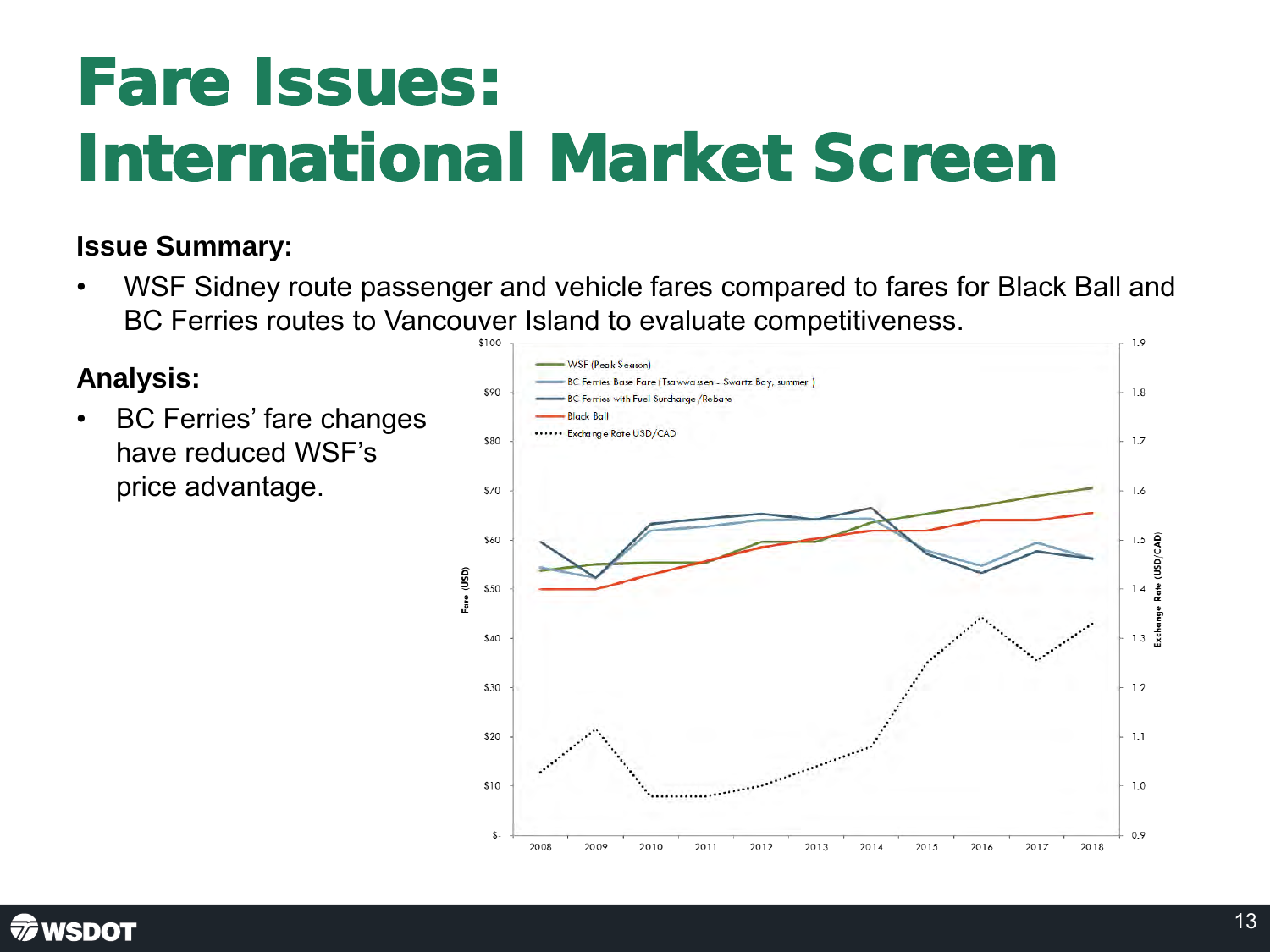# Fare Issues: International Market Screen

### **Analysis:**

• WSF's fares for oversize vehicles are below competitor fares for most length categories.

|                                  | <b>WSF</b>       |          | <b>BC FERRIES</b> | <b>BLACK BALL</b> |             |
|----------------------------------|------------------|----------|-------------------|-------------------|-------------|
|                                  | <b>Peak Fare</b> | Low      | <b>High</b>       | Low               | <b>High</b> |
| 22' to Under 30', Under<br>7'2'' | \$104.75         | \$94.23  | \$132.84          | \$86.50           | \$127.98    |
| 22' to Under 30', Over<br>7'2''  | \$104.75         | \$94.23  | \$132.84          | \$86.50           | \$127.98    |
| <b>30' to Under 40'</b>          | \$140.15         | \$133.33 | \$181.71          | \$128.50          | \$180.48    |
| <b>40' to Under 50'</b>          | \$175.55         | \$182.20 | \$230.59          | \$181.00          | \$232.98    |
| 50' to Under 60'                 | \$210.95         | \$231.08 | \$279.46          | \$233.50          | \$285.48    |
| 60' to Under 70'                 | \$246.30         | \$279.95 | \$328.33          | \$286.00          | \$337.98    |
| 70' to Under 80'                 | \$281.70         | \$328.82 | \$377.20          | \$338.50          | \$390.48    |

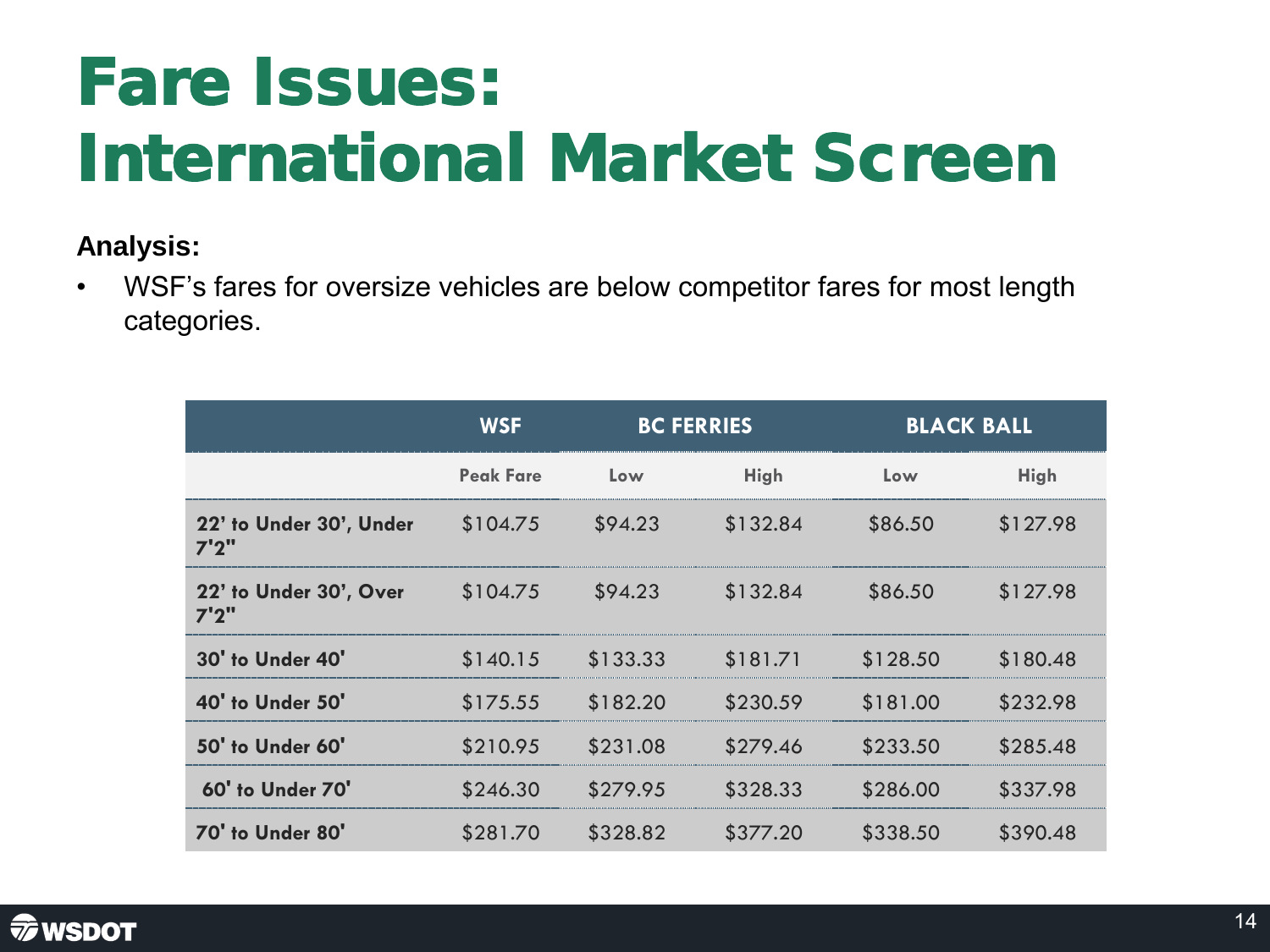## Fare *Issues*: Reservation Cancellation Fee

#### **Issue Summary**

• Consideration of potential increase of no-show fees to 100% of the one-way fare to increase disincentive to no-show.

#### **Analysis:**

- Establishing no-show fees of 100% of the senior/disabled one-way fare increases the no-show fee and does not require a WAC language change.
- Could result in modest increase to the no-show fee.
- Minor changes to remove conflicting language

| <b>Anacortes - SJI</b>                              |  | Max No-Show Fee |                          |                    |    |         |
|-----------------------------------------------------|--|-----------------|--------------------------|--------------------|----|---------|
| Vehicle Size                                        |  |                 | Ana-Lop Ana-Sh/Or Ana-FH |                    |    |         |
| Motorcycle                                          |  | 5.58            | \$                       | 6.28               | \$ | 7.05    |
| Under 14'                                           |  | 10.48 \$        |                          | 13.28              | \$ | 16.38   |
| <b>Port Townsend - Coupeville</b>                   |  |                 |                          | Max No-Show Fee    |    |         |
| Vehicle Size                                        |  |                 |                          |                    |    |         |
| Motorcycle                                          |  | \$              |                          |                    |    | 3.45    |
| Under 14'                                           |  | \$              |                          |                    |    | 7.65    |
| <b>Anacortes - Sidney</b><br><b>Max No-Show Fee</b> |  |                 |                          |                    |    |         |
| Vehicle Size                                        |  |                 |                          | Ana-Sid<br>Sid-SJI |    | SJI-Sid |
| Motorcycle                                          |  |                 | \$                       | 17.40              | \$ | 10.80   |
| Under 14'                                           |  |                 | \$                       | 35.50              | \$ | 22.00   |

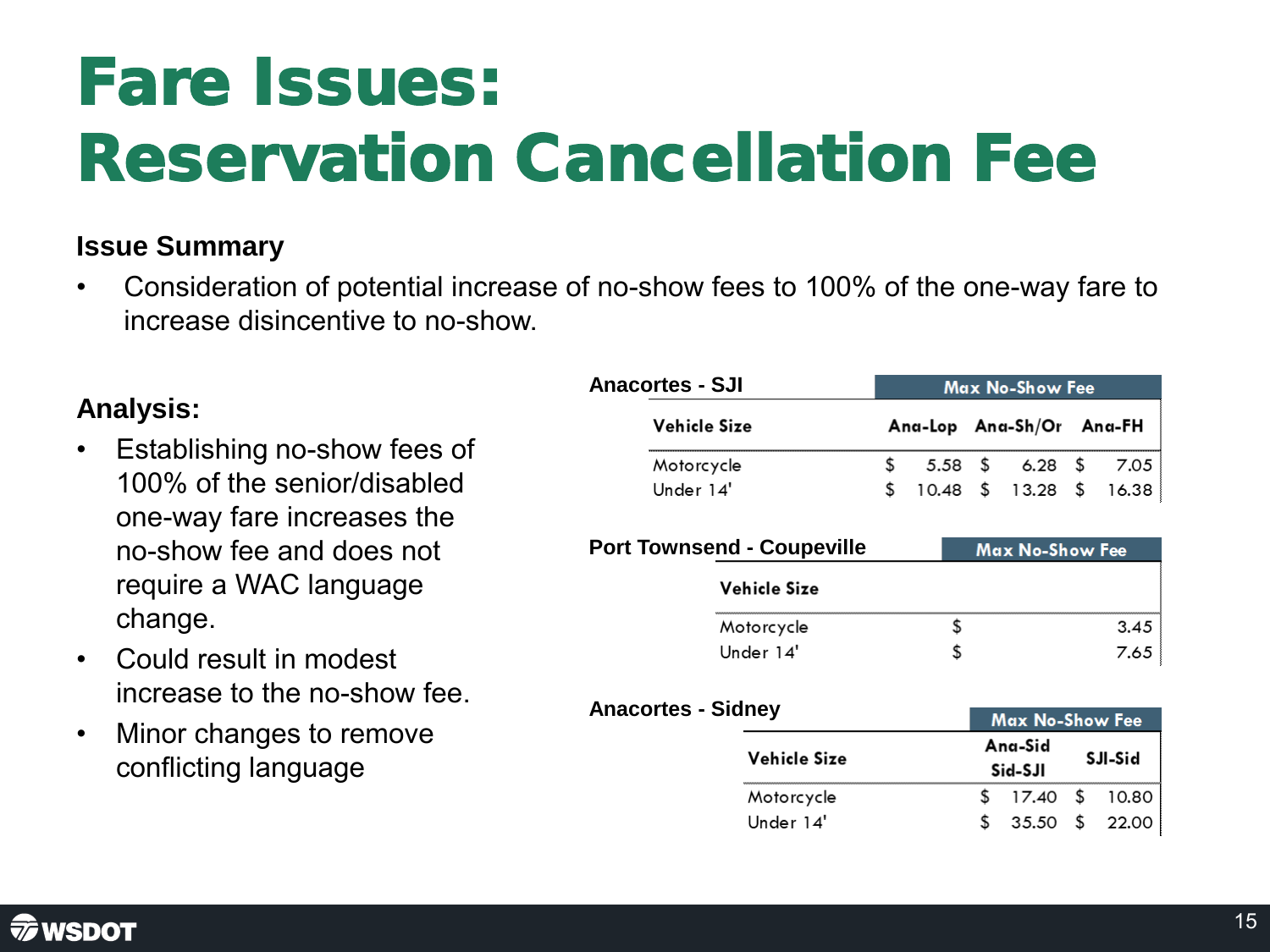### Fare Issues: Transfers in the San Juan Islands

#### **Issue Summary**

• Evaluation of WAC language changes to eliminate misuse of interisland vehicle transfers and consideration of the Anacortes to San Juan Islands oversize transfer fee.

#### **Proposed WAC changes:**

- Change transfer use period from "24-period" to "end of the service day."
- Changes to allow for oversize transfers to be made available for a stopover at an intermediate island with the purchase of the full fare for the furthest destination.

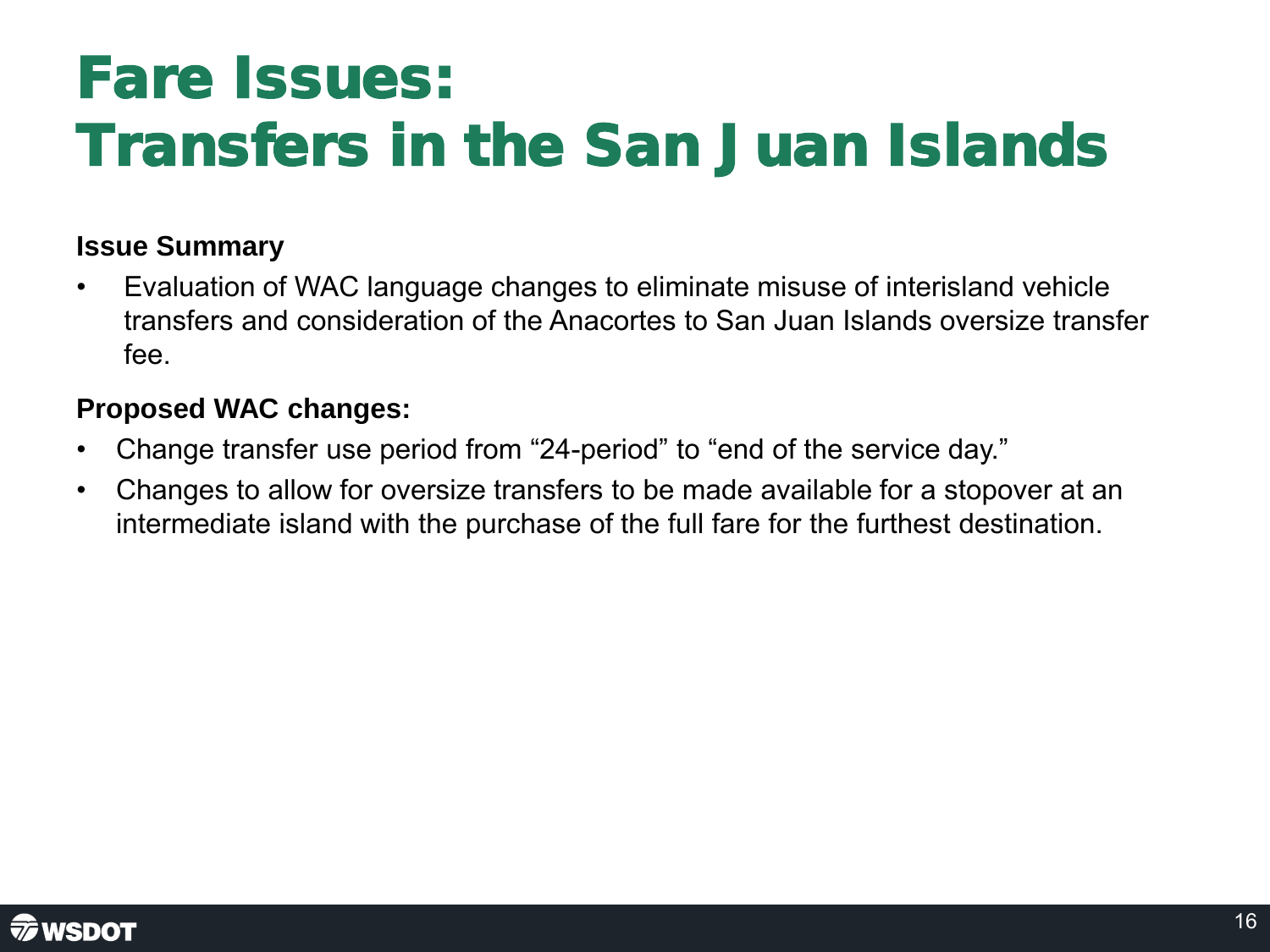## Fare Issues: Bicycle Surcharge

### **Issue Summary**

• Evaluation of impact of eliminating the bicycle surcharge to promote multimodal transportation and fare simplification.



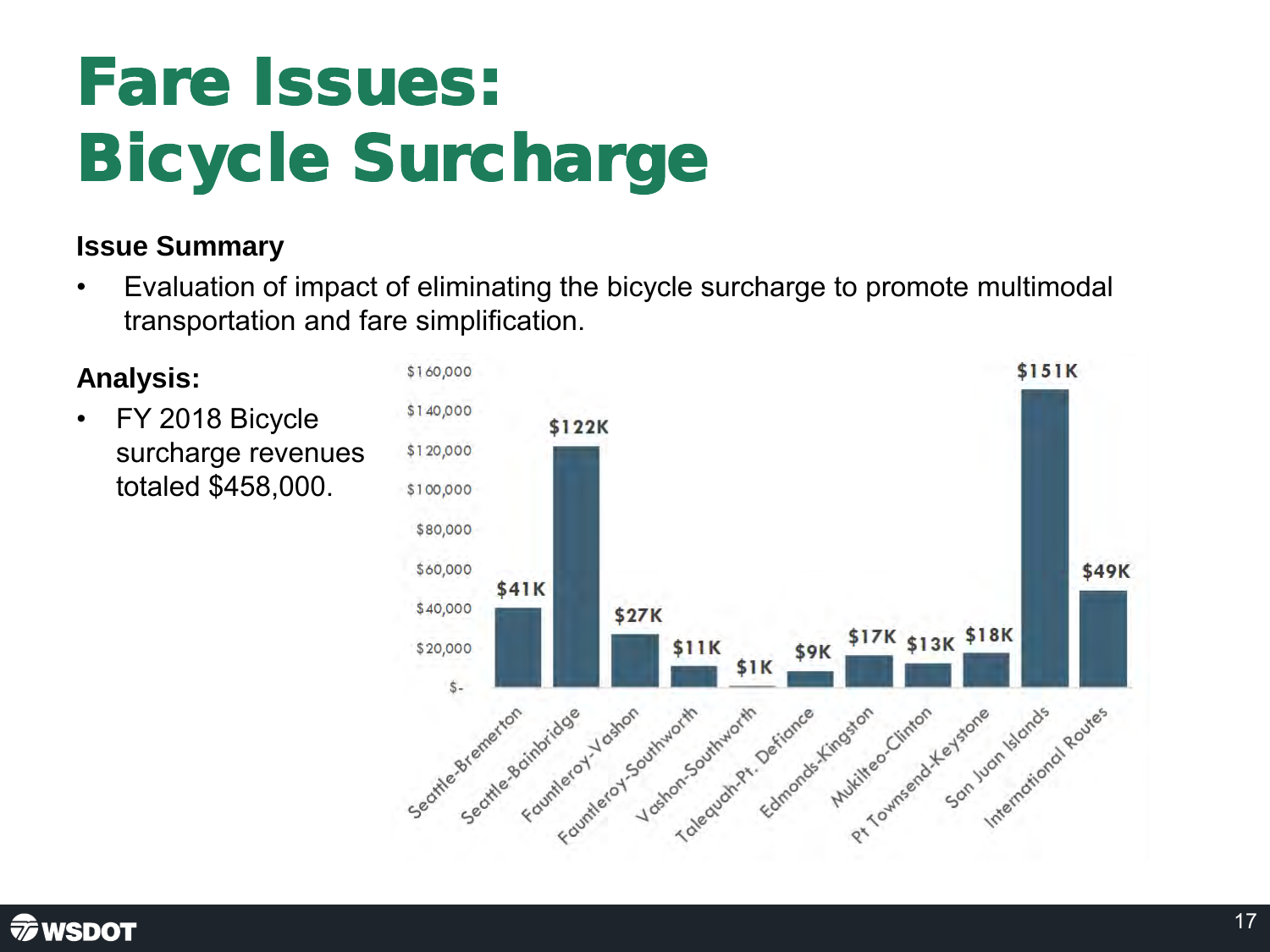# Fare *Issues:* ORCA LIFT Participation

#### **Issue Summary**

• Review implications of participating in the ORCA LIFT program, through which multiple transit agencies are offsetting transportation costs for low-income residents.

### **Analysis:**

- BERK estimated that 2.6% of all ferry trips would be LIFT trips, representing a 1.3% annual revenue loss – this translates to about \$2.4 million.
- To be eligible, riders would need to go through income verification at an ORCA LIFT enrollment center. Centers contract with King County for ORCA LIFT income verification services and are available in King, Pierce, and Snohomish Counties.

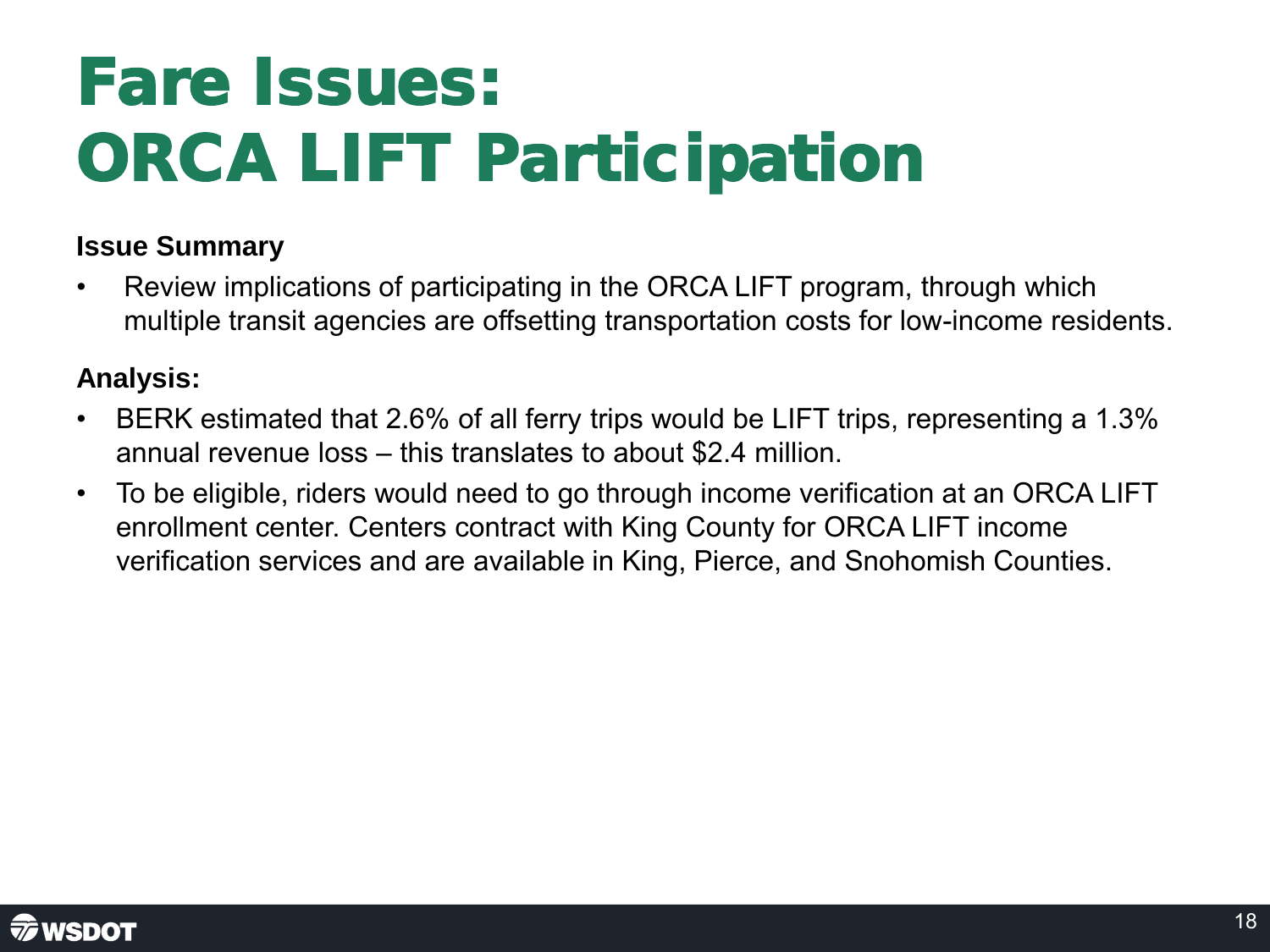## Fare *Issues:*

### Transportation Demand Management

### **Issue Summary:**

• Review of historic vehicle-passenger differential increases and comparison of vehicle to passenger ratios with and without the capital surcharge to evaluate impact.

#### **Analysis:** 3.60 • The current capital 3.50 surcharge level reduces the  $3.40$ vehicle:passenger 3.30 fare ratio.  $3.20$



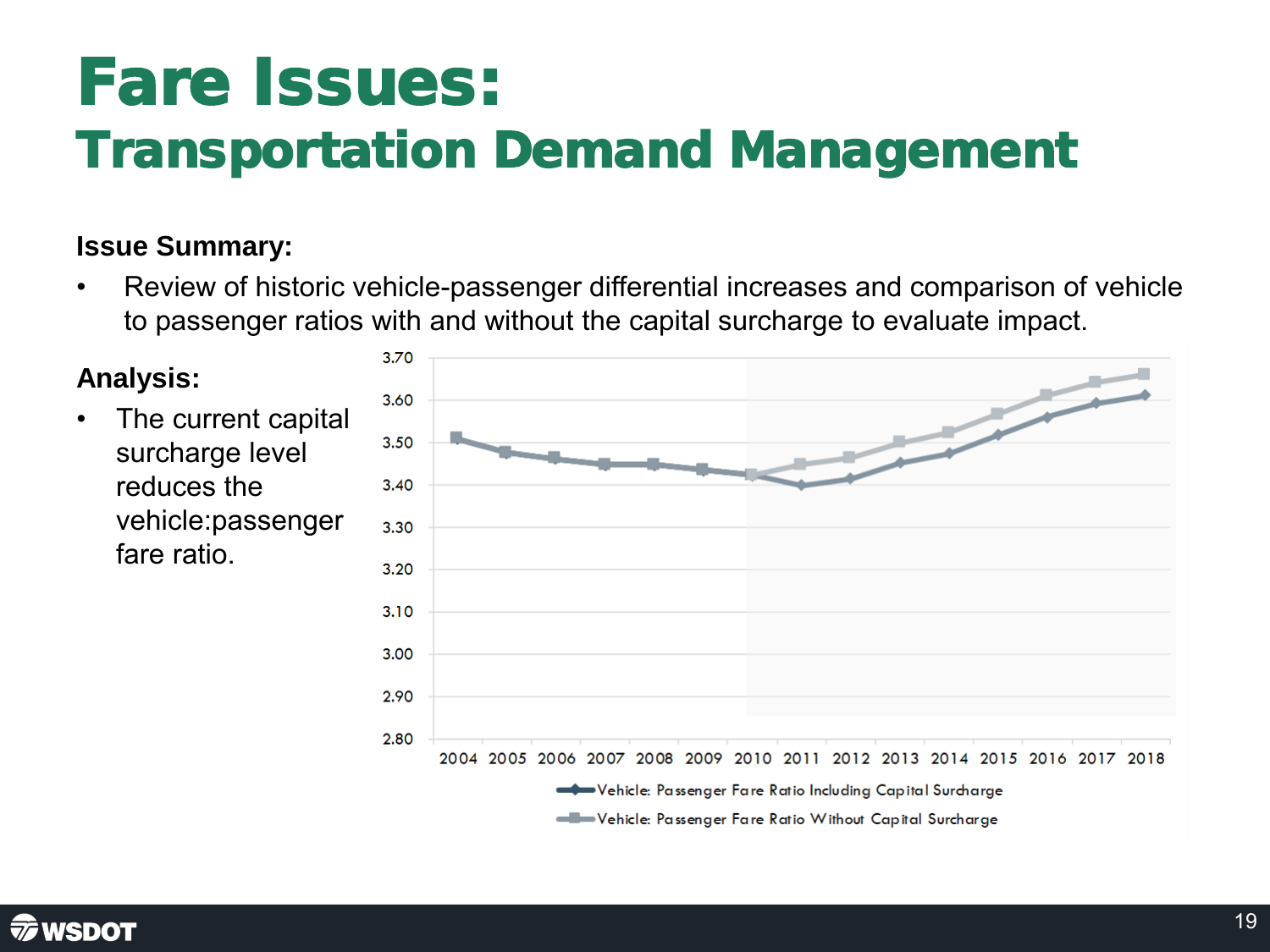## Fare *Issues*: Small Vehicle Verification

### **Issue Summary**

• Review of effectiveness of the 14' small vehicle cutoff.



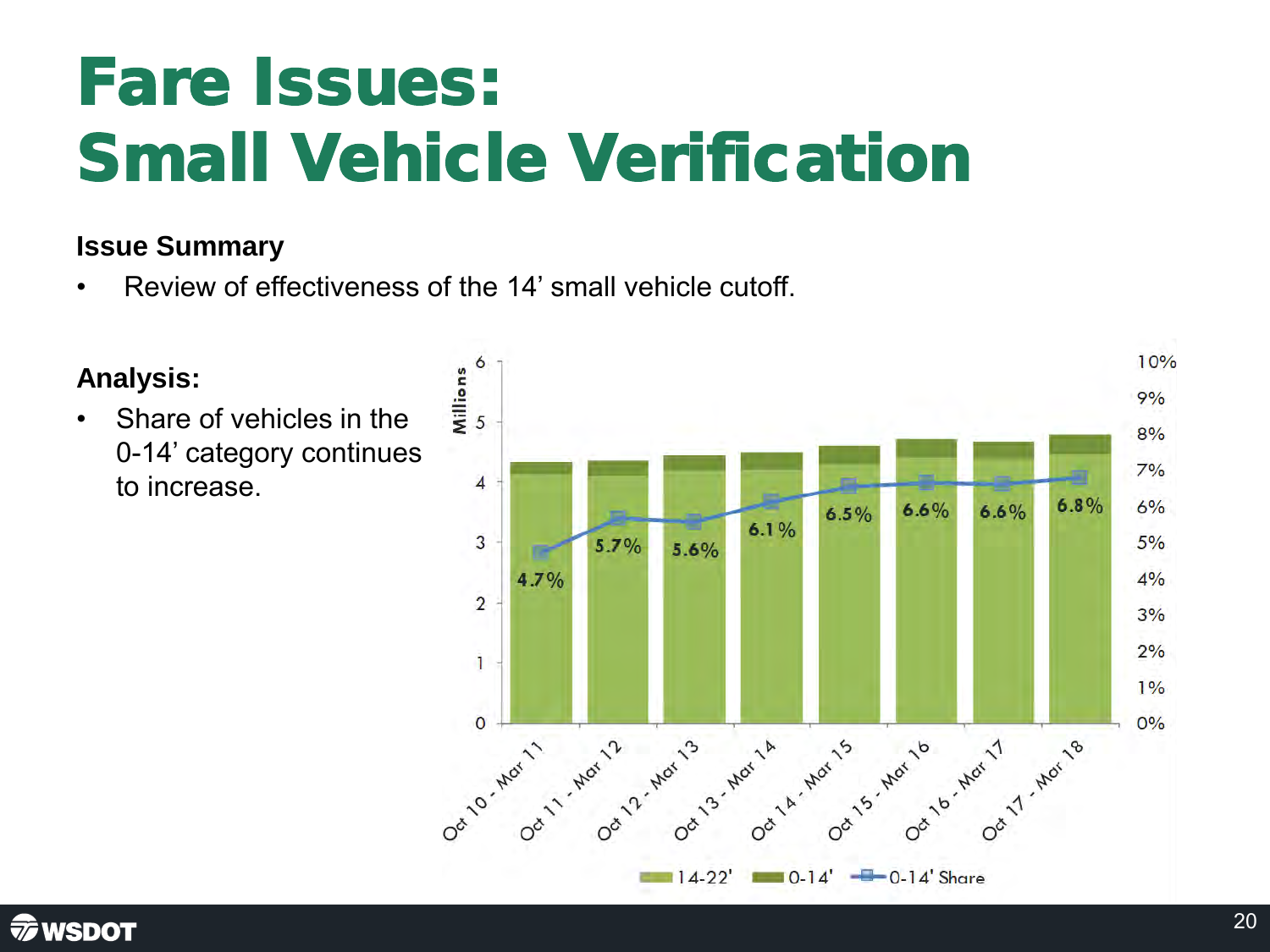# Fare Issues: Capital Surcharge

Legislative proposals could increase capital surcharges significantly.

|                      |                  |                             | <b>2019 Legislative Session Capital Surcharge Comparisons</b> |                                              |            |
|----------------------|------------------|-----------------------------|---------------------------------------------------------------|----------------------------------------------|------------|
| <b>Fare Category</b> | <b>Fare Type</b> | <b>Current</b><br>Surcharge | <b>SSB 5992</b><br><b>Additional</b><br>Total                 | <b>HB 2161</b><br><b>Additional</b><br>Total |            |
| Vehicle              | <b>Full fare</b> | \$<br>0.25                  | \$<br>\$<br>1.25<br>1.00                                      | \$<br>0.75                                   | \$<br>1.00 |
| Vehicle              | Multi-ride       | \$<br>0.25                  | \$<br>\$<br>0.50<br>0.75                                      | \$<br>0.75                                   | \$<br>1.00 |
| <b>Passenger</b>     | <b>Full fare</b> | \$<br>0.25                  | \$<br>\$<br>1.00<br>1.25                                      | \$<br>$\sim$                                 | \$<br>0.25 |
| <b>Passenger</b>     | <b>Half fare</b> | \$<br>0.25                  | \$<br>\$<br>0.50<br>0.75                                      | \$<br>$\blacksquare$                         | \$<br>0.25 |
| <b>Passenger</b>     | Multi ride       | \$<br>0.25                  | \$<br>\$<br>0.50<br>0.75                                      | \$<br>$\blacksquare$                         | \$<br>0.25 |
|                      |                  |                             |                                                               |                                              |            |

#### **2019 Legislative Session Capital Surcharge Comparisons**

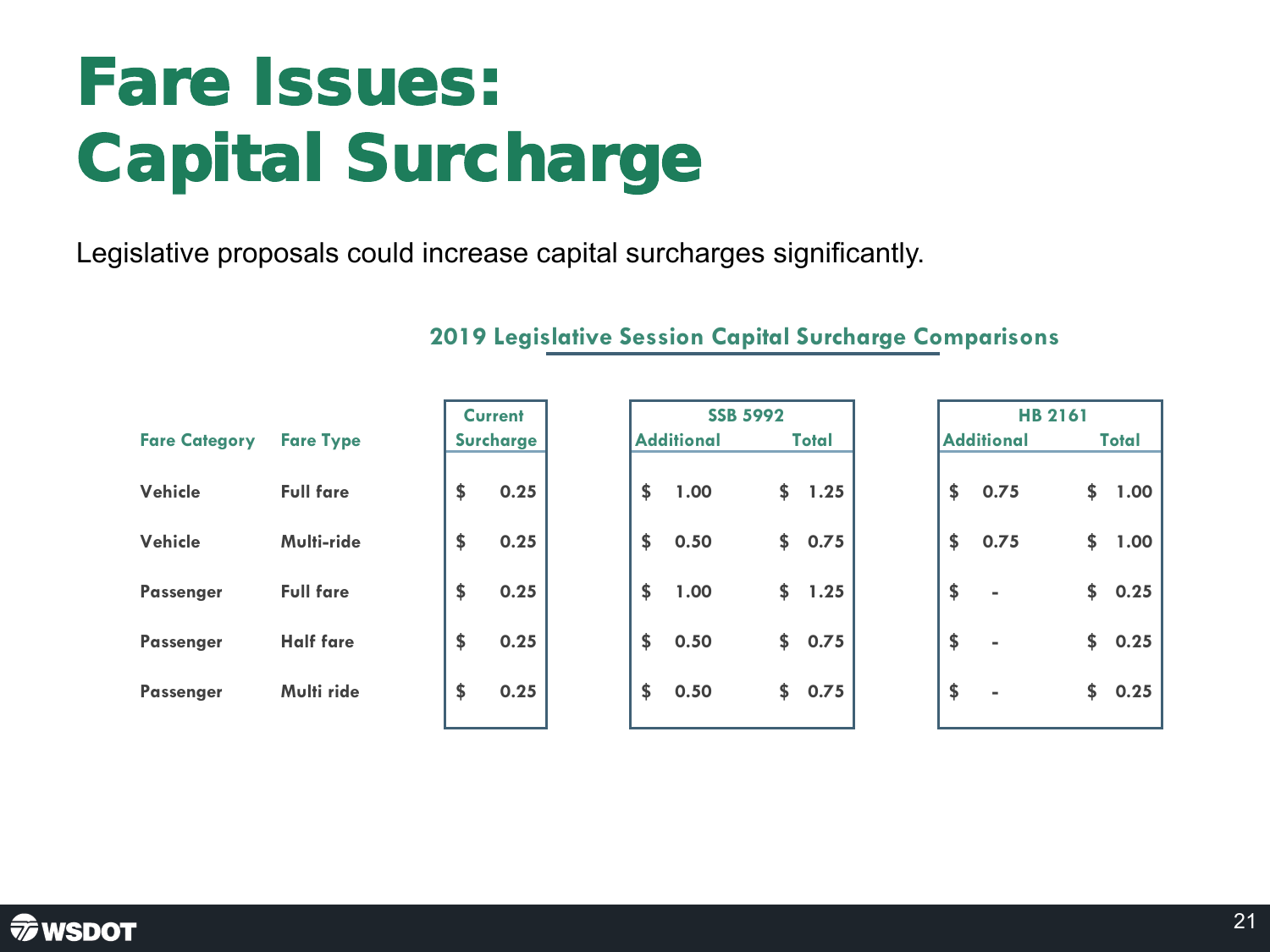# Ferry Fare Development: Public Outreach Meetings

### **Spring 2019 Meeting Schedule**

#### **Kingston**

Monday, April 29, 6 p.m. Kingston Village Green Community Center 26159 Dulay Road NE, Kingston

#### **Coupeville**

Wednesday, May 1, 6 p.m. Island County Commissioner's Hearing Room 1 NE 7th St., Coupeville

#### **Bremerton**

Wednesday, May 8, 5:30 p.m. **Kitsap Conference Center** 100 Washington Ave., Bremerton

#### **Bainbridge Island**

Thursday, May 9, 6 p.m. **Bainbridge Island Senior Center** 370 Brien Drive SE, Bainbridge Island

#### **Anacortes** Tuesday, May 14, 4 p.m. **City Hall Municipal Building** 904 6th St., Anacortes

#### San Juan Islands

Wednesday, May 15, 5 p.m. Orcas **Senior Center** 62 Henry Road, Eastsound

#### **Southworth**

Tuesday, May 21, 6 p.m. **Harper Church** 10384 SE Sedgwick Road, Port Orchard

#### **Mukilteo**

Thursday, May 23, 6 p.m. Mukilteo Multimodal Terminal project open house 5 - 6 p.m. **Rosehill Community Center** 304 Lincoln Ave., Mukilteo

#### **Vashon Island**

Thursday, May 30, 7 p.m. Vashon Island High School 9600 SW 204th St., Vashon

### **Meeting Topics will include:**

- Proposed changes to fares
- Implementation of the 2040 Long Range Plan
- Local projects specific to each route

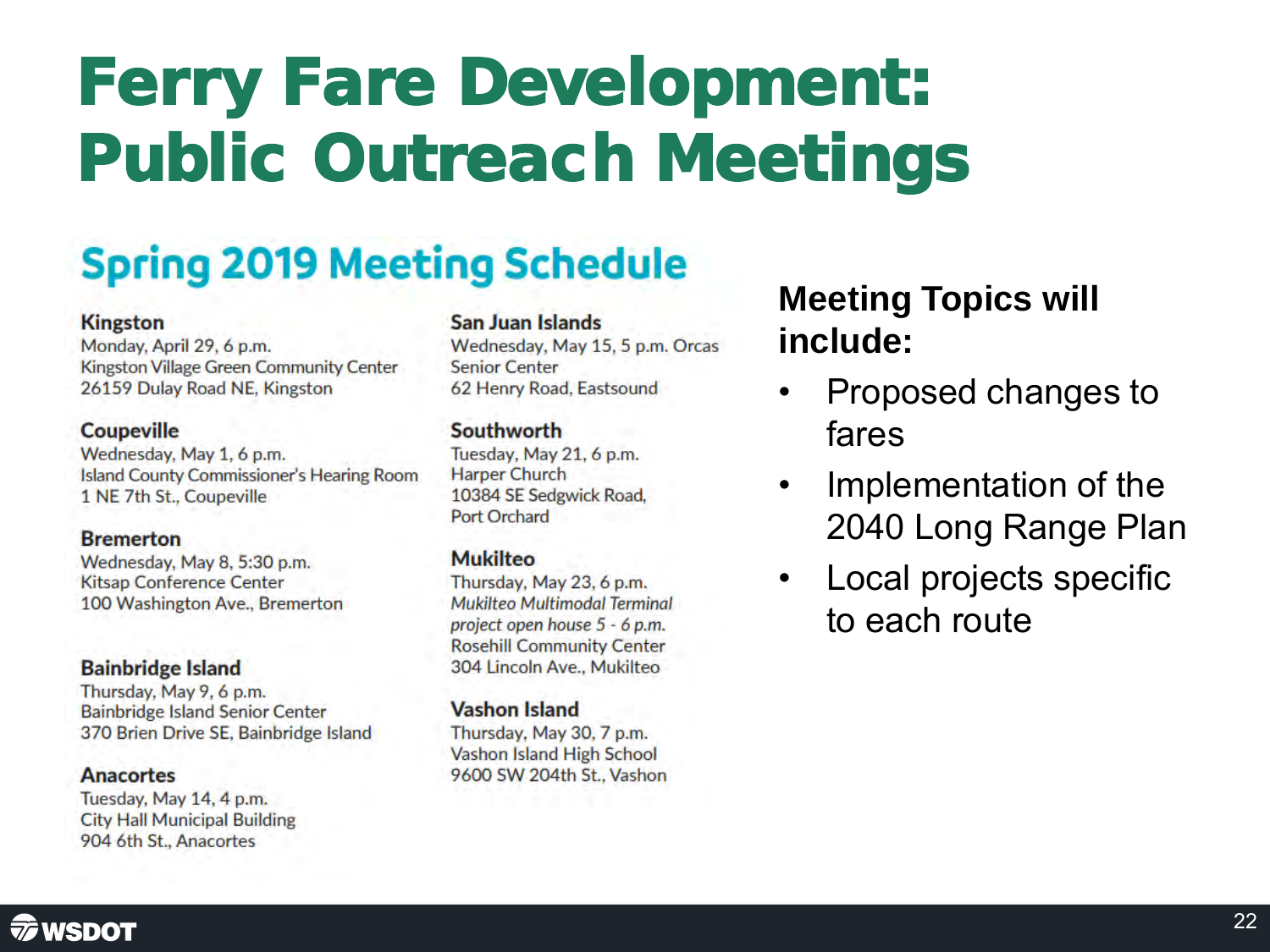## Next Steps

- May June 2019: final FAC-T meetings
- Late April: Regular legislative session ends; fare revenue target established
- May 1, 2019: File CR 101 notifying the opening of the tariff WAC sections
- Mid- to late May: Initial public outreach on fare issues
- June 18/19: WSDOT/WSF fare proposal to Commission
- June 14 to July 3, 2019: File CR 102 form with Commission fare proposal
- June/July 2019: Public comment period for Commission fare proposal
- August 6, 2019 or later: Commission holds adoption hearing on tariff proposal
- NLT August 30, 2019: File CR 103 with final amended tariff
- October 1, 2019: Adopted fares go into effect